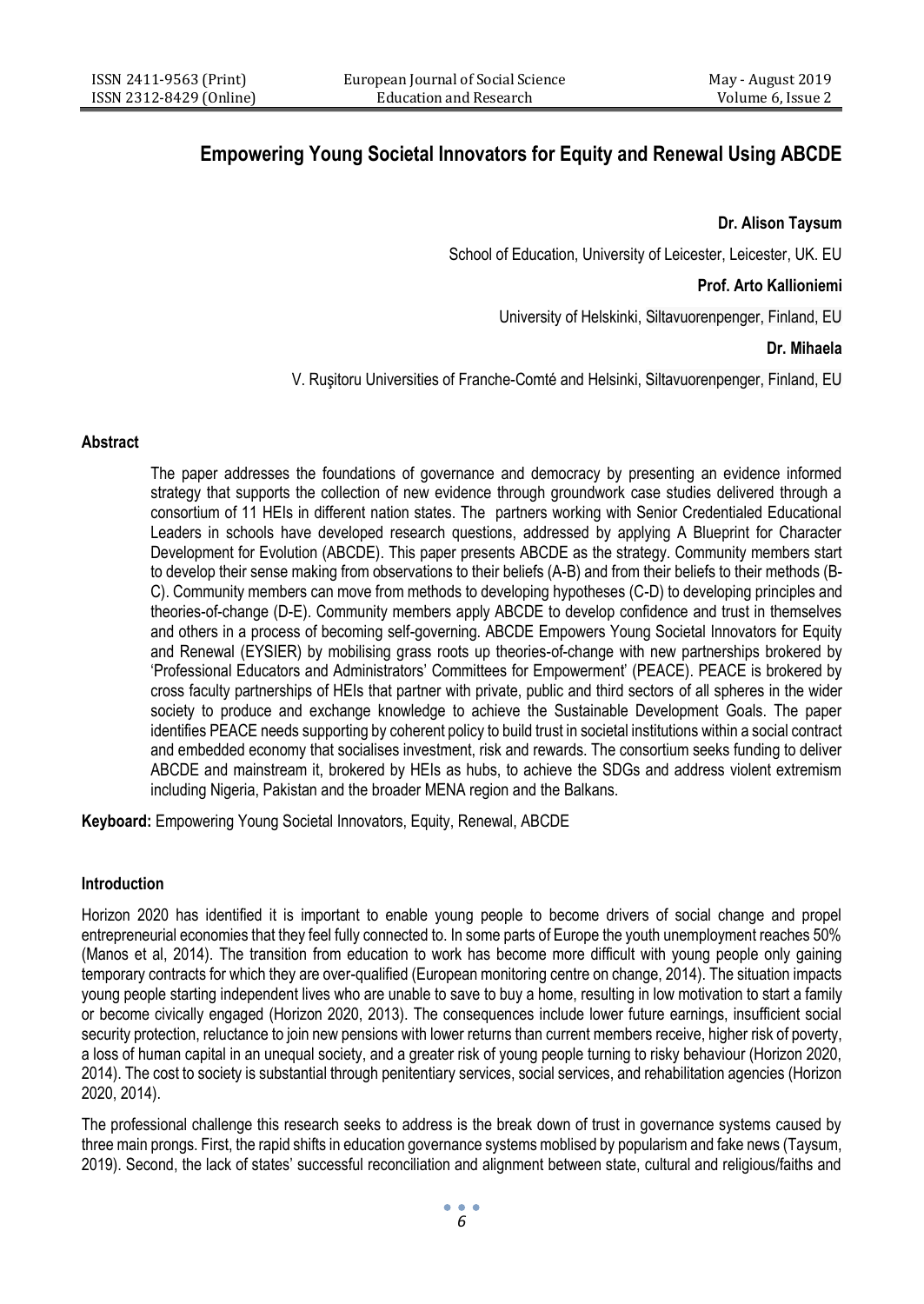no faiths' diversity leading to a lack of respect and Violence, Uncertainty, Complexity and Ambiguity (VUCA) (Taysum, In Press). Finally, a lack of transparency regarding the socialization of returns on investment through mainstreaming and investing in successful innovations at the local level of origin (Mazzucato, 2018). This means that the innovations that emerge from socialized investment and risk taken with tax payers' money, are not cherry picked by corporations and mainstreamed to privatise the rewards of the socialized investment and risk.

The professional challenge is addressed with five aims. First, to present a step by step strategic roadmap called A Blueprint for Character Development for Evolution (ABCDE) to Empower Young Societal Innovators for Equity and Renewal (EYSIER) with four main aims. First ABCDE develops the knowledge, skills and experience of citizens to develop identities as autonomous self-governing individuals. As autonomous self-governing individuals ABCDE gives them the roadmap to make good, logical evidence informed, and ethical decisions about what to believe, and to recognize fake news. Second, ABCDE empowers citizens to understand different social contracts and their associated philosophies and ethics of trust. ABCDE provides a roadmap to mobilise their capacity to problem solve by working in new created partnerships, supported by the state and top down policy to reconcile state, culture and all faiths and none to achieve the Sustainable Development Goals together through grassroots up strategies. Third, ABCDE empowers citizens to recognize how to work with the state to propel innovations developed through socialized investment and risk to socialize rewards through state supported mainstreaming of successful innovations. Finally to present the roadmap ABCDE as a paradigm shift from socializing investment, risk and privatizing rewards that disrespects and dishonours the social public through a form of economic 'Kitsch', to socializing investment, risk and privatizing rewards that respects and honours the social public.

The paper delivers on the aims with four research questions. First, what is the roadmap ABCDE and how is it introduced and mainstreamed in education governance systems? Second, how can the roadmap ABCDE empower citizens to identify fake news and help them make good decisions about what to believe and inform their acts and capacity to problem solve in newly formed partnerships? Third how can the roadmap ABCDE mobilise citizens' partnerships for problem solving to achieve the 17 Sustainable Development Goals through grassroots up strategies supported by the state and top down policy? Finally how can the roadmap ABCDE empower citizens to propel entrepreneurial communities through socialized investment and risk that socializes rewards through state supported mainstreaming of successful innovations?

## **A roadmap called A Blueprint for Character Development for Evolution (ABCDE) to Empower Young Societal Innovators for Equity and Renewal to achieve the Sustainable Development Goals**

A Blueprint for Character Development for Evolution provides a roadmap to plan, implement and evaluate the targets of the 17 sustainable development goals at local (micro), national, (meso) and regional and global (macro) level that i) builds trust in governance systems and ii) eradicates unnecessary inequity that increasingly benefits the few and marginalizes the many. The framework offers individuals with the thinking tools they need to make informed choices about whether they wish to be autonomous good decision makers or not. ABCDE is mobilized through education systems to meet SDG 4 by discerning Senior Credentialed Educational Professional Leaders. These leaders have track records of outstanding school improvement and are well positioned to mentor staff at all stages of their careers to Empower Young Societal Innovators for Equity and Renewal (EYSIER) in partnership with inter-generational staff and parents in community.

The road map to this paradigm shift provides clear step by step examples of how to take each target of each SDG and articulate it as a professional challenge and in a step by step way A) ask questions about the professional challenge to get a sense of the problem; B) develop beliefs about the professional challenge from resources, and artefacts; C) collect trustworthy data to understand the professional challenge in context at whatever level of the system at which it occurs, eg at grass roots micro level, at district assembly meso level, or at macro national policy level feeding into 'cross bloc and global inter-governmental organisations and corporate interests with deep understandings of socialising and privatising risk and socialising and privatising rewards to achieve the targets of the 17 SDGs'; D) build relationships between the United Nations, human rights, trustworthy data, economic policy, and social regimes of inclusion regarding redistributing or creating opportunities to innovate incentives for risk, investment and rewards for the means of production of public and private goods related to skills, job creation and labour and share buy-back that do no harm that develop hypotheses for testing, and E) arrive at universal principles that inform theories of change for mobilising top down public policy to empower grass roots up achievement of each target of each of the 17 SDGs working with Vice Chancellors or HEIs, Senior Credentialed Leaders of compulsory and post-compulsory Education systems, the finance, business, and industrial sectors and public services and the third sector. These five stages of the Roadmap A Blueprint for Character Development for Evolution (ABCDE) map to five stages of empowerment and transition of a citizen moving from A where behaviour is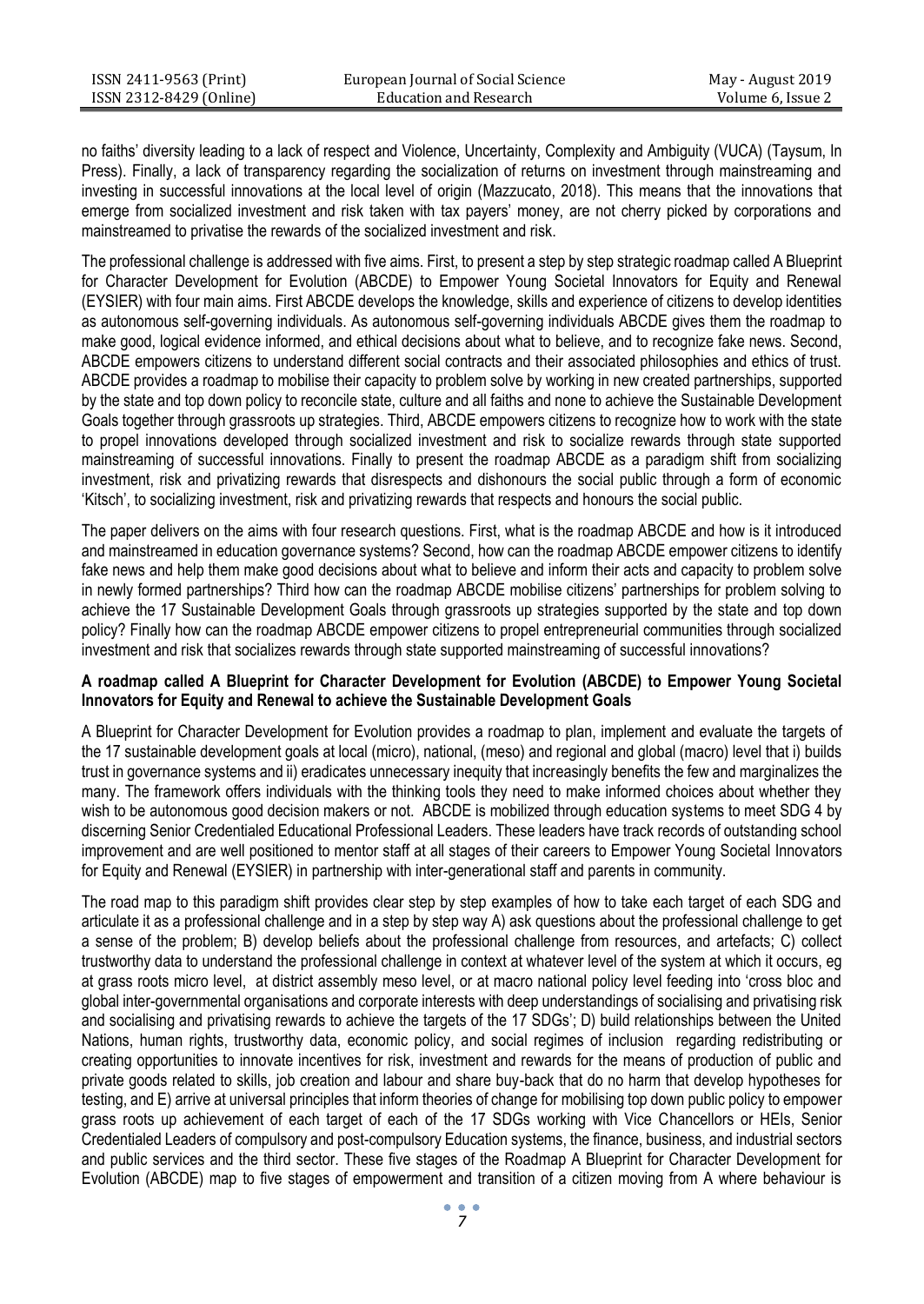controlled, to E where autonomous citizens can make informed choices about their duties and can map their duties, and good will to carry out their duties to Universal principles. Thus ABCDE is both a method and a tool that enables citizens to understand their own progress mapped to Key Performance Indicators on the incrementally progressive framework that aims to empower citizens to fully and freely participate in and co-construct a social contract.

Looking at a scalable rubric of reasons for action within a covenant or contract in Taysum (2012a) that draws on Jones and McNamee's (2000, p.133) levels of moral development, a scalable rubric emerges for reasons for action within a social covenant or contract. There are different stages connected to moral character development of the individual. Acts carry on the social fabric of life but the stage of a human's understanding of their power relationship between the self, the other, and the governance structures of the society arguably needs to be explicit in any human social contract for living good lives together. At the first stage of character development, or survivalist stage, humans may act in society to obey the society's laws to avoid punishment and are free to omit such acts and disobey the laws and be punished. Without challenging this way of being or understanding the reason why they need to behave in a particular way, a young person will fear the power of the body politic, or the institutions within the social contract. As they move from immaturity to maturity, they will exchange their fear of the hierarchical systems in school with a fear of the hierarchical systems in all societal institutions. A state of fear has a negative impact on mental health, and poor mental health can cloud an individual's ability to function appropriately in society. A poor functioning adult with poor mental health will have a poorer quality of life which prevents the evolution of humanity, particularly when there are large numbers of human beings in a societal system driven by fear. A poor functioning adult with poor mental health is bad for society because they will not engage fully in the labour market. They will not participate fully as citizens in society who enjoy serving in their society and enjoy the benefits that brings (Arthur and Carr, 2013). Rather at this stage of moral character development citizens deny society the benefits of their talents and the gifts they bring to the world. Further, poor functioning adults with mental health challenges require additional resources to support them from the health services, welfare services, and even penitentiary services so the tax payer foots the bill for a hierarchical system they, ironically, do not want and do not have the tools to change.

Finally where citizens do not believe they count in the system, they are highly unlikely to turn out to vote in the system. There is no evidence of understanding of rights and duties within a social contract, no evidence of co-constructing the social contract and this is highly likely to lead to a low voter turnout. Solijonov (2016) writing for The Institute for Democracy and Electoral Assistance which is independent of specific national or political trends identified declining trends in voter turnout globally, with the United States placed 185 out of 196 nation states in the most recent national parliamentary election for low voter turnout of 42%. An education system that perpetuates fear which persists during the transition from immaturity to maturity will trap citizens in a cycle of sensing fear and being in flight or fight mode which can have a negative impact on mental health. Such a state of being may cause the very conditions of Hobbes' conceptualisation of humans' 'barbaric natural state'. Further citizens at this stage of fear may seek rescuing from their fear by a powerful charismatic leader who will tell them what to do. At the same time the charismatic rescuer leader may perpetuate their followers' fear and sabotage their emancipation to ensure that they continue to have followers they can rescue, or even exploit, to shore up their own extra entitlement as supreme leader (Karpman, 1968).

The first stage A is obeying rules driven by fear where young people sense fear of punishment. If young people in high stakes testing classrooms that continue to focus on memorising core subjects' curriculums and are unable to ask questions, there is a strong likelihood they will not leave Stage A of character development. The pragmatic consequence of this is that they will continue to fear institutions, have poor mental health, and present behaviours of fight of flight, or seeking revenge and are therefore at risk of engaging with risky behaviour. They are also likely to be apathetic and this sense of not caring may be demonstrated in not contributing to the social contract and not turning out to vote. A Blueprint for Character Development identifies that a tool to move citizens from Stage A to Stage B is to ask questions about the professional challenge to get a sense of the problem.

The second stage B of character development is that young people are empowered to able to obeys rules underpinned by their beliefs that align with the beliefs of their peers in the class. Young people may believe in doing things right, but they do not have a deep understanding of why. A Blueprint for Character Development for Evolution identifies that moving from Stage B to Stage C is possible if citizens draw on a diverse range of resources, and artefacts and compare and contrast them to synthesise the old cultural heritages, religions and state relationships between these. Their developing understandings of different belief systems can be compared and contrasted with their own to help them develop confidence in their own belief systems. At stage B citizens are still confused because they have not applied their belief systems in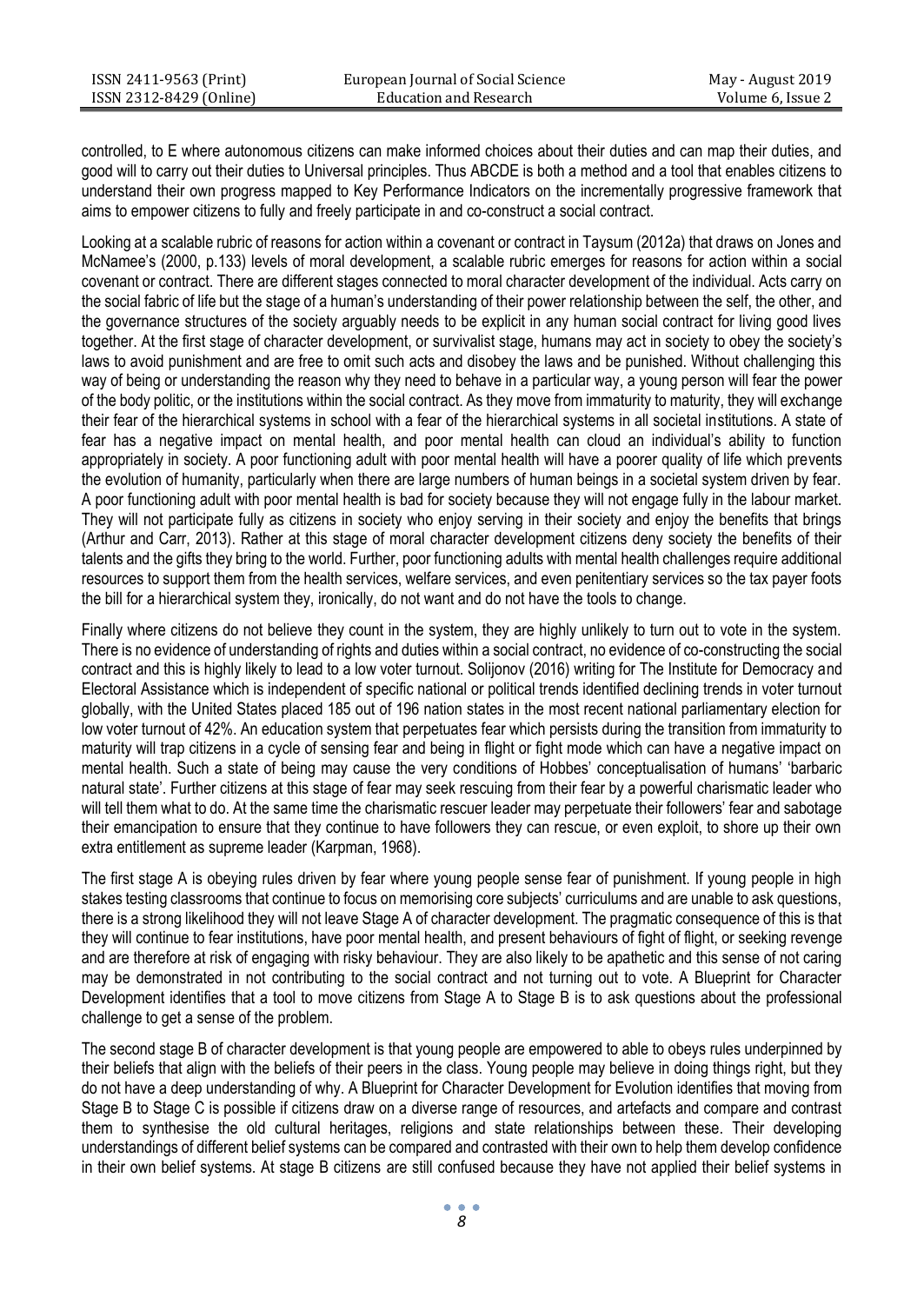practice and need methods to learn how to apply their beliefs in practice when they meet choice, or a conflict between different values systems.

The third Stage, C of Character development is where young people are empowered to obey rules and chooses to do their duty within the law with methods, theories and groundwork of case studies and activities (Taysum et al, 2012b; 2014; 2017a; 2020) supported by a tool box on a Massive Online Open-access Course to help them predict consequence of acts with missing information. To help citizens move from Stage C to Stage D they need to collect trustworthy data to understand their professional challenge or problem in context at whatever level of the system it occurs and start to gain deep understandings of the problem understood from many angles.

The fourth stage, D of character development is where young people are empowered to obey rules and proactively choose to do their duty within the law, and they know how to develop hypotheses to test proof of concept to inform future good decision making. For example, a young person may learn to put their coat on in the classroom when their teacher tells them to get ready to go out to play. Their habits may be established to put a coat on to go outside. Yet the same children may be seen outside at the weekend, or in the evening, when not at school, without a coat and in the rain. Dewey (1910) identifies that if a person notices clouds in the sky they can predict, from testing previous hypotheses, that it is likely to rain and they can act accordingly, for example put their coat on and have an umbrella with them. If children are not encouraged to develop hypotheses that they can test within their own lives, they are unable to move from doing what they are told, to developing their own belief systems from applying methods from which they can test hypotheses. The young people at stage D can move to stage E if they have access to a tool box of methods and theories to help them develop hypotheses that they can test. These hypotheses will empower them to predict consequences of acts with missing information. Young people can develop hypotheses on a range of diverse issues at different stages of their transition from immaturity to maturity, for example putting hypotheses of when to put their coats on, to hypotheses of which is the best loan to have to buy a house, or to rent a property. Thus, in schools, when young people are at Stage D, they have transcended from being told what to do, to developing methods and hypotheses about doing the right thing with good application of concepts for co-constructing a social contract. These young people are developing the private personality to equip for a social life with the potential for enlightenment and human evolution

The fifth stage, E is where young people obey the rules and are empowered to connect their duties with their rights through systemic moral inquiry into the ethical rules and leadership of institutions. Here they have arrived at, and are guided by Universal ethical principles applied to the social life that have stood the test of personal moral inquiry through testing hypotheses and arriving at theories of change they can trust (Taysum, Forthcoming). Through this process they are empowered to journey as enlightened citizens in becoming, and can contribute to human evolution through the SDGs. At stage E citizens are able to make good decisions as autonomous individuals with the possibility of happy endings (Adler, 1941).

In summary ABCDE (Table 1 Taysum (BERA, 2018) A Blueprint for Character Development for Evolution (ABCDE) mapped to Five Stages of ABCDE to do their duty guided by universal ethical principles tested through moral inquiry), supported by coherent policy, empowers young people with the knowledge, skills and experience they need to build new partnerships to achieve the SDGs. ABCDE starts with SDG4: 'to ensure inclusive and equitable quality education and promote life-long learning opportunities for all'. Once citizens can apply ABCDE to SDG4 they have the thinking tools to move from immature to mature citizen, and achieve all SDG targets that address wicked problems/professional challenges.

**Table 1 Taysum (BERA, 2018) A Blueprint for Character Development for Evolution (ABCDE) Mapped to Five Stages of ABCDE Becoming an Autonomous Confident Moral Citizen**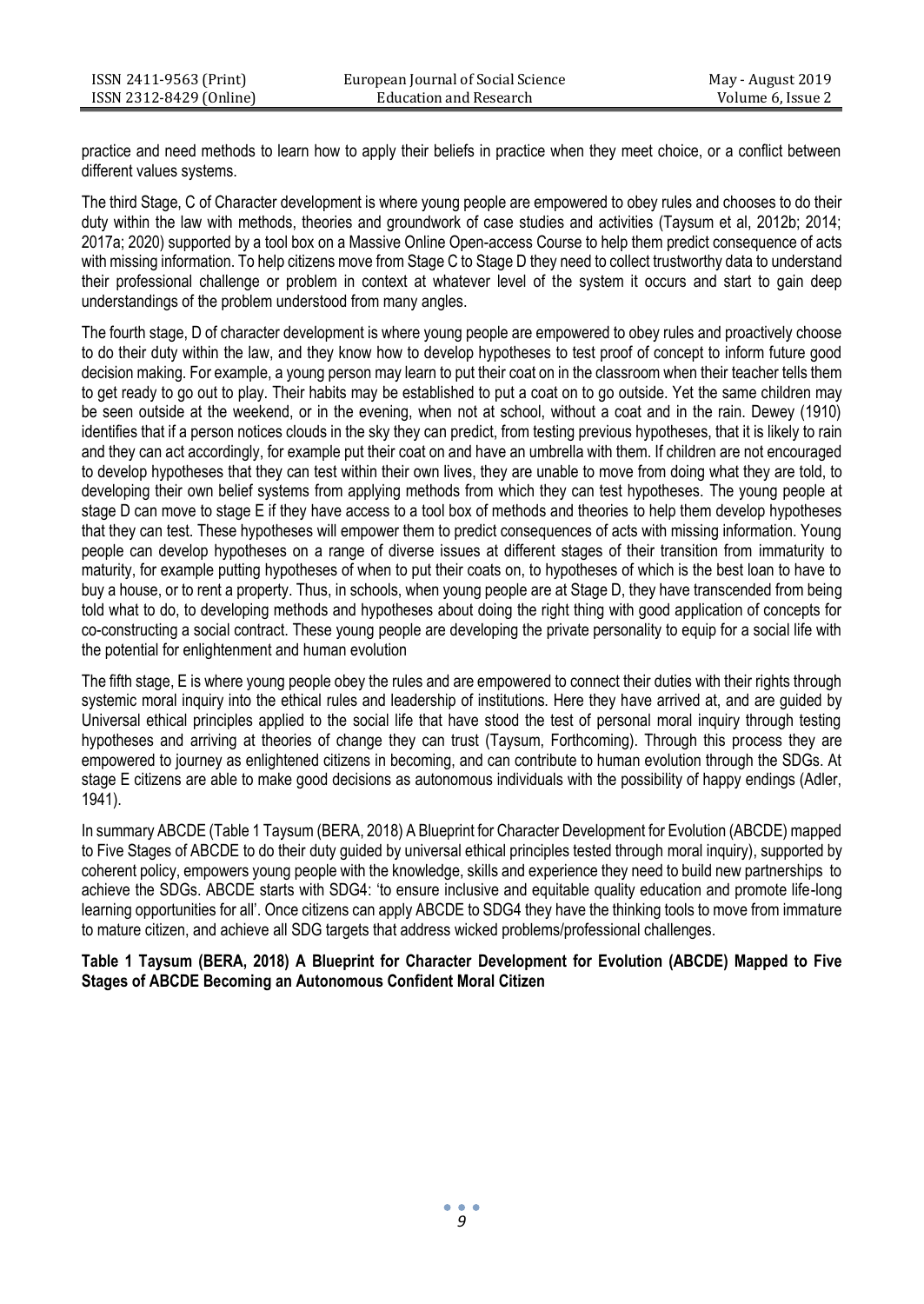| οf<br>Stage<br>Character<br>Development                                                                                                                                           | Why?                                                                                                                                                                                                                            | Transition<br>from<br>immaturity<br>to maturity                                           | Impact<br>on<br>mental<br>health              | Participati<br>$\mathsf{in}$<br><b>on</b><br>constructi<br>ng social<br>contract | Likely %<br>οf<br>populati<br>on<br>to<br>turn out<br>to vote | Stage of A blueprint for Character<br>Development for Evolution                                                                                                                                                                                                                                                                                                                                                                                                                                                                             |
|-----------------------------------------------------------------------------------------------------------------------------------------------------------------------------------|---------------------------------------------------------------------------------------------------------------------------------------------------------------------------------------------------------------------------------|-------------------------------------------------------------------------------------------|-----------------------------------------------|----------------------------------------------------------------------------------|---------------------------------------------------------------|---------------------------------------------------------------------------------------------------------------------------------------------------------------------------------------------------------------------------------------------------------------------------------------------------------------------------------------------------------------------------------------------------------------------------------------------------------------------------------------------------------------------------------------------|
| A1.<br>Obeys<br>rules driven by<br>fear                                                                                                                                           | Senses fear of<br>punishment                                                                                                                                                                                                    | Continues<br>to<br>fear<br>institutions<br>in<br>behaviourist<br>fight of flight<br>mode  | Poor<br>mental<br>health                      | None                                                                             | Low                                                           | questions<br>asks<br>about<br>the<br>A).<br>professional challenge to get a sense<br>of the problem but the problem<br>remains a confused tangled mess in<br>their minds and they seek resolution<br>for this confusion from being told what<br>to do by others to avoid punishment                                                                                                                                                                                                                                                         |
| A2.<br>Obeys<br>rules driven by<br>getting even                                                                                                                                   | Senses revenge if<br>they are wronged                                                                                                                                                                                           | Continues<br>seek<br>to<br>revenge for<br>wrongs<br>done - may<br>high<br>be<br>vigilance | Poor<br>mental<br>health                      | None                                                                             | Low                                                           | questions<br>A)<br>asks<br>about<br>the<br>professional challenge to get a sense<br>of the problem but the problem<br>remains a confused tangled mess in<br>their minds and they seek resolution<br>for this confusion from being told what<br>to do by others including being told to<br>seek revenge                                                                                                                                                                                                                                      |
| B. Obeys rules<br>underpinned by<br>beliefs                                                                                                                                       | Believes in doing<br>things right but<br>does not know<br>why in practice                                                                                                                                                       | Confused                                                                                  | Poor<br>mental<br>health                      | Low                                                                              | Low<br>Medium                                                 | B<br>beliefs<br>develops<br>about<br>the<br>professional<br>challenge<br>from<br>resources, and artefacts but confused<br>about how to apply their beliefs in<br>practice when they meet choice, or<br>conflict between different values<br>systems.                                                                                                                                                                                                                                                                                        |
| C. Obeys rules<br>and chooses to<br>do duty within<br>the law - with<br>methods<br>and<br>theories to help<br>predict<br>consequence<br>with<br>of acts<br>missing<br>information | Developed<br>methods to find<br>out how others<br>have done the<br>right thing or not<br>with<br>good<br>of<br>application<br>concepts<br>in<br>practice<br>for<br>a<br>good<br>social<br>contract<br>&<br>embedded<br>economy. | Potential for<br>enlightenme<br>nt<br>and<br>human<br>evolution                           | Potenti<br>al for<br>good<br>mental<br>health | High                                                                             | High                                                          | Collects<br>trustworthy<br>data<br>C<br>to<br>understand the professional challenge<br>in context at whatever level of the<br>system at which it occurs, eg at grass<br>roots micro level, at district assembly<br>meso level, or at macro national policy<br>level feeding into 'cross bloc and<br>qlobal<br>inter-governmental<br>organisations and corporate interests<br>with<br>deep<br>understandings<br>οf<br>socialising and privatising risk and<br>socialising and privatising rewards to<br>achieve the targets of the 17 SDGs'; |
| D. Obeys rules<br>and chooses to<br>do duty within<br>the law and<br>develops<br>hypotheses to<br>test proof<br>οf<br>concept<br>to                                               | Developed<br>hypotheses to do<br>the right thing with<br>good application<br>of concepts for a<br>social<br>good<br>contract<br>&                                                                                               | Potential for<br>enlightenme<br>nt<br>and<br>human<br>evolution                           | Potenti<br>al for<br>good<br>mental<br>health | High                                                                             | High                                                          | D) build relationships between the<br>United<br>Nations,<br>human<br>rights,<br>trustworthy data, economic policy, and<br>social regimes of inclusion regarding<br>redistributing or creating opportunities<br>innovate incentives for risk,<br>to<br>investment and rewards for the means                                                                                                                                                                                                                                                  |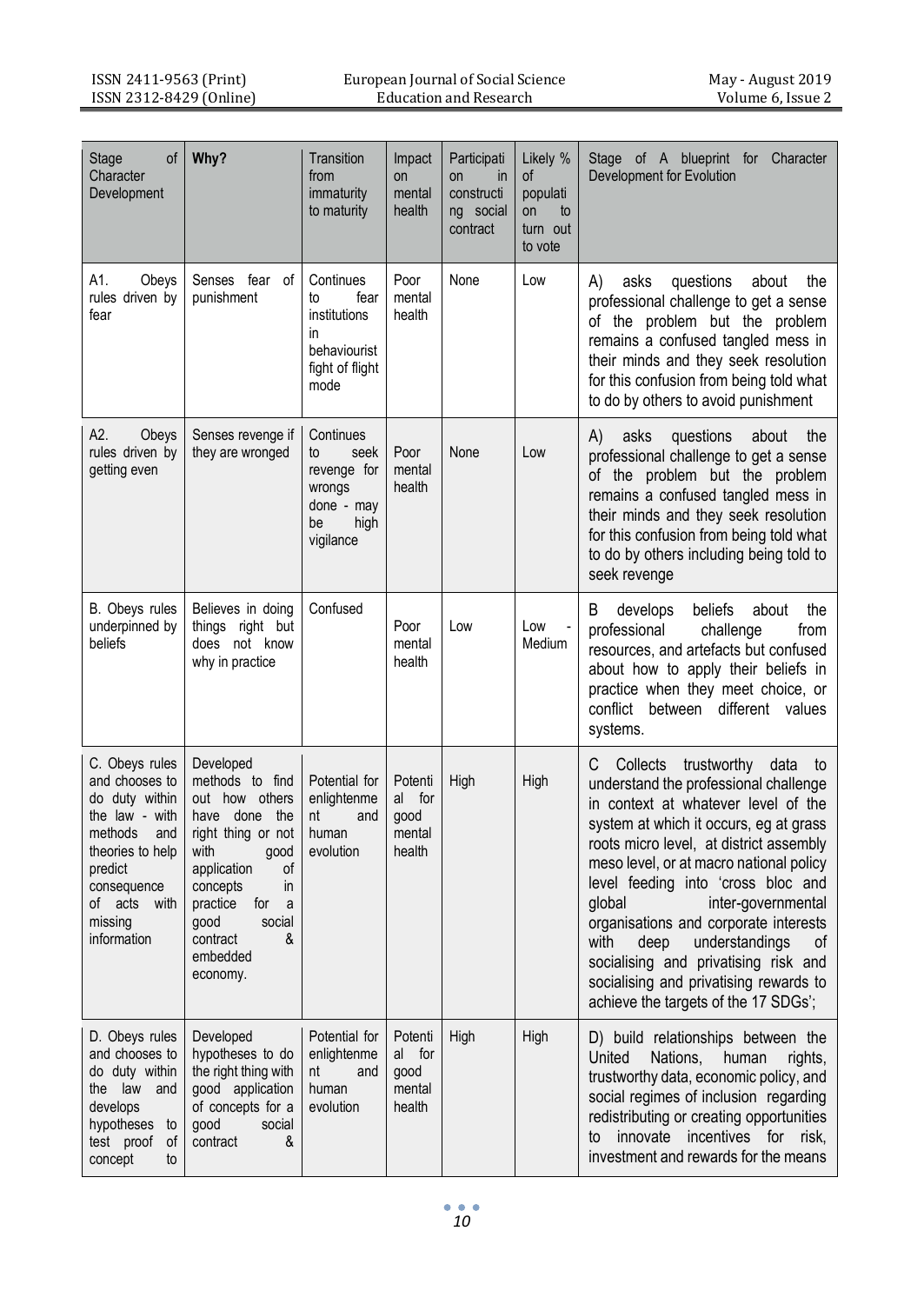| <b>Stage</b><br>of<br>Character<br>Development                                                                                                                          | Why?                                                                                                                                                                                             | Transition<br>from<br>immaturity<br>to maturity                                   | Impact<br>n <sub>n</sub><br>mental<br>health | Participati<br><i>in</i><br>n <sub>n</sub><br>constructi<br>ng social<br>contract | Likely %<br><sub>of</sub><br>populati<br>to<br>on<br>turn out<br>to vote | Stage of A blueprint for<br>Character<br>Development for Evolution                                                                                                                                                                                                                                                                                                                                                                              |
|-------------------------------------------------------------------------------------------------------------------------------------------------------------------------|--------------------------------------------------------------------------------------------------------------------------------------------------------------------------------------------------|-----------------------------------------------------------------------------------|----------------------------------------------|-----------------------------------------------------------------------------------|--------------------------------------------------------------------------|-------------------------------------------------------------------------------------------------------------------------------------------------------------------------------------------------------------------------------------------------------------------------------------------------------------------------------------------------------------------------------------------------------------------------------------------------|
| inform<br>future<br>decision<br>good<br>making.                                                                                                                         | embedded<br>economy                                                                                                                                                                              |                                                                                   |                                              |                                                                                   |                                                                          | of production of public and private<br>goods related to skills, job creation<br>and labour and share buy-back that do<br>no harm that develop hypotheses for<br>testing,                                                                                                                                                                                                                                                                        |
| E. Obeys rules<br>and<br>connects<br>duties<br>with<br>rights<br>systematic<br>moral<br>inguiry<br>into the ethical<br>rules<br>and<br>of<br>leadership<br>institutions | Has arrived<br>at.<br>and is quided by<br>duty to universal<br>ethical principles<br>applied<br>to<br>the<br>life<br>that<br>social<br>stood<br>the<br>have<br>test of personal<br>moral inquiry | Englightene<br>d human in<br>becoming<br>contributing<br>human<br>to<br>evolution | Good                                         | High                                                                              | High                                                                     | E arrives at universal principles that<br>of<br>inform<br>theories<br>change<br>for<br>mobilising top down public policy to<br>empower grass roots up achievement<br>of each target of each of the 17 SDGs<br>working with Vice Chancellors or HEIs.<br>Senior Credentialed<br>Leaders of<br>compulsory and post-compulsory<br>Education systems, the finance,<br>business, and industrial sectors and<br>public services and the third sector. |

# **The Roadmap Called ABCDE is Introduced and Mainstreamed Through Three Stages**

Stage 1 11 partner HEIs in the UK, Germany, India, Poland, Nigeria, Israel (Arab perspective), Albania, Ireland, Romania, Finland, and Pakistan provide a training experience which inducts Senior Credentialed Leaders at District Assembly Level to ABCDE. The induction includes a MOOC with groundwork case studies, activities and tool box of resources, videos, pod casts and access to Scholarly Society Networks. The Senior Credentialed Leaders at District Assembly Level have been chosen because they have PGR certification. Once inducted into ABCDE they will induct school leaders into 'Professional Educators and Administrators' Committees for Empowerment' (PEACE). These committees will communicate across the 11 nation states and build networks of mentors to support the induction process of ABCDE. The next stage is for these leaders to induct the school leaders into ABCDE using the MOOC, groundwork case studies and activities supported by a tool box of resources. The next stage is for the School leaders to induct the teachers into applying ABCDE and then the teachers induct the students into applying ABCDE. Through open days and home school relationship building opportunities the school staff and students induct the parents into ABCDE. ABCDE is then embedded to meet SDG 4. This process takes 2 years and during the 2<sup>nd</sup> year an EQF level 7 certified Postgraduate Certificate in Education (PGCE) is validated by each HEI and used to mainstream the induction of ABCDE to schools. The HEI that provides the PGCE may choose to employ the staff that completed the induction into ABCDE as Associate Tutors to provide the PGCE and build capacity in the system for A Roadmap called ABCDE to achieve the SDGs. The PGCE is a part time DL course, takes 8 months to complete, and can be part of the Bologna Process. Developing Nation states can provide the PGCE very inexpensively, or for free using the MOOC with all groundwork case studies, and the tool box with resources. Funding is sought for introducing and mainstreaming the roadmap called ABCDE.

## **ABCDE as a Roadmap to empower citizens to identify fake news and make good decisions**

Pring (2018) states in his book 'the Future of Publicly Funded Faith Schools' that there is a need for schools to demonstrate a commitment to taking note of historical legacies of different authentic faiths that: i) should not be seen as a secular bolt on of subjects that can be readily dropped from the curriculum, and (ii) there should be no hasty rush through of change in an infrastructure that includes publicly funded faith schools, and Secular schools that recognise the turbulence caused by revolutions and histories of colonisation and exploitation through slavery and draconian fugal type systems. Applying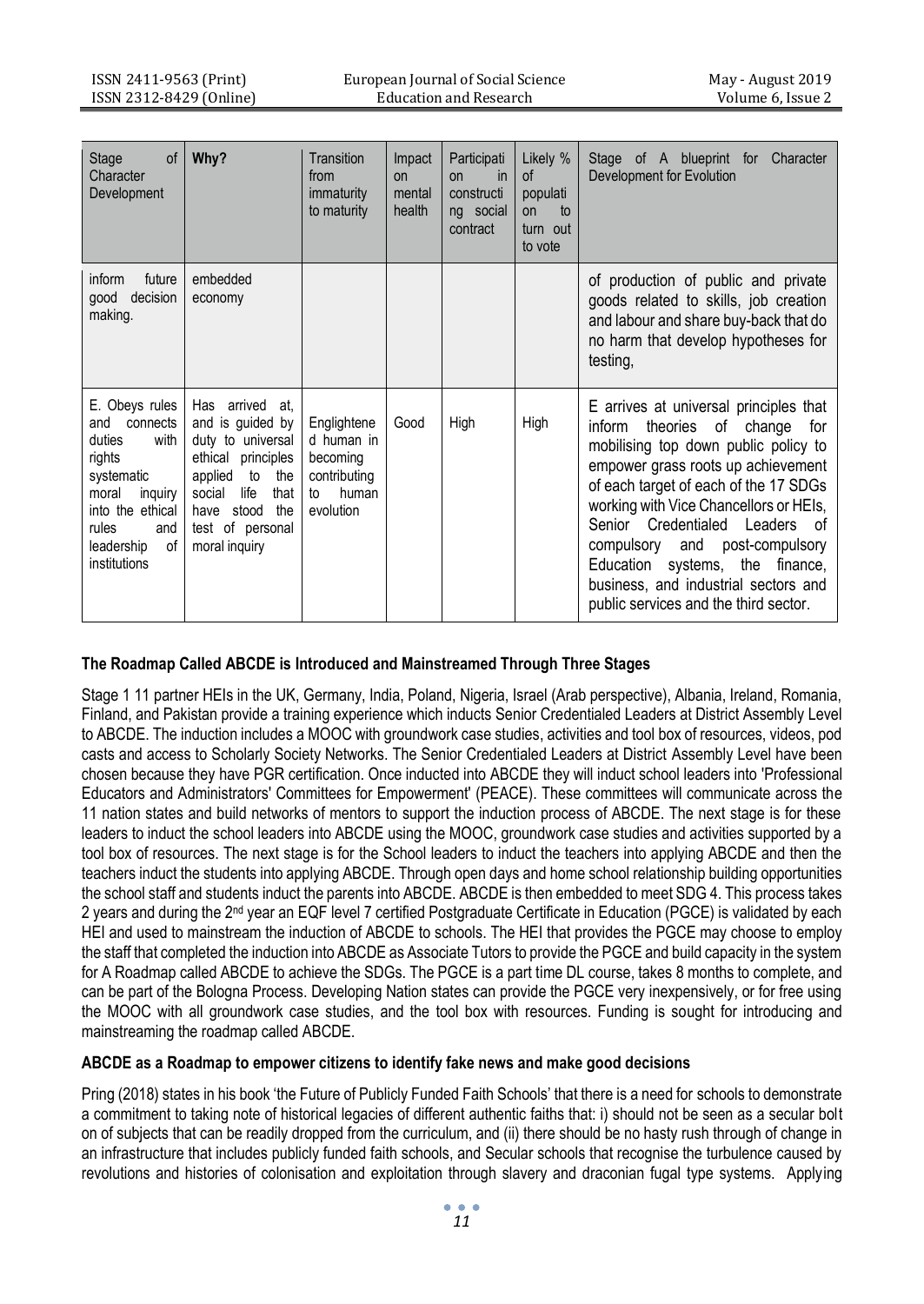ABCDE empowers students to explore their personal faith, no faith, or philosophy and different modes of understanding if they are empowered to learn about these subjects together without what Lundie and O'Siochru (2019) identify as being withdrawn.

Starting with A, students get a sense of 'what is' (ontology). Students can then move onto B and begin to develop beliefs about 'the knowledge of what is' (epistemology) drawing on the best that has been thought and said throughout time from all cultures, religions and the way the state has aligned state policy, culture and religion. Students can then move onto C and apply methods to collect data from their current contexts to understand behaviours (acts) and attitudes and compare and contrast these with the best that has been thought and said. Taking an Hegelian approach students can synthesise the traditional with the innovative, or new that includes new technologies by Learning to Critically Analyse and Reflect for Emancipation (Taysum, 2012). Students can then move onto D and develop hypotheses for testing from the critical analysis of the traditional and the innovative. Students can, at stage E, test hypotheses and arrive at theories of change underpinned by Universal principles that they can trust. These are evidence informed, logical ethical, and provisional because new knowledge may, as Stuart-Mill (1859) states, allow them to exchange misconceptions, even fake news, for new understandings in the search for truth. Thus the application of the deliberative framework of ABCDE is inclusive and Empowers Young Societal Innovators for Equity and Renewal who can achieve the targets of the 17 Sustainable Development Goals. Further they transition from immature to mature citizen as they apply ABCDE to empower them to cocreate partnerships to realise the SDGs as they take up their places across all sectors of society and the labour market and at all levels as the next generation(s).

Philosophers and ethics, over the aeons of time, have not had more control in governance systems to deliver manifestos as administrators. This is summed up in an argument by Taysum (2018) who cites Plato (2017) some 2000 years ago in Timaeus in p.16376:

Thereupon one of the priests, who was of a very great age, said: O Solon, Solon, you Hellenes are never anything but children, and there is not an old man among you. Solon in return asked him what he meant. I mean to say, he replied, that in mind you are all young; there is no old opinion handed down among you

by ancient tradition, nor any science which is hoary with age…

And by Plato (2018) in Critias, p. 17765:

By such reflections and by the continuance in them of a divine nature, Like the qualities which we have described grew and increased among them; but when the divine portion began to fade away, and became diluted too often and too much with the mortal admixture, and the human nature got the upper hand, they then, being unable to bear their fortune, behaved unseemly, and to him who had an eye to see grew visibly debased, for they were losing the fairest of their precious gifts (their virtue); but to those who had no eye to see the true happiness (found through right), they appeared glorious and blessed at the very time when

they were full of avarice and unrighteous power.

Without being introduced to virtue and to compare and contrast different virtues throughout history as part of A Blueprint for Character Development for Evolution governments are voted in for short-terms and therefore can only offer short-term solutions to the perpetual wicked problems of society.

The world has not yet secured regulation of the markets that incentivise socialised and privatised risk and investment with fair ratios to socialise and privatise rewards (Mazzucato, 2018) to achieve the Sustainable Development Goals including 'No Poverty'. Thus the declaration of Human Rights remains unfulfilled. The states-people elect, monitored by the legislator, seek to deliver their manifestos through policy to reconcile state, culture and religion. However, the voters need to participate in the vote, and they need to understand what they are voting for in relation to the SDGs rather than voting for populist leaders who may deliver fake news, but make it appear to be logical, evidence informed and ethical. Thus citizens need to understand the relationships between faith and reason and how these forms of knowledge can bridge state, culture and religion. E M Forster suggests we only connect the prose and the passion, or the Science, Technology, Engineering and Maths (STEM) and the arts and humanities and social sciences. Faith schools, together with Secular schools protect and defend what it is to be human with inclusionary perspectives that assure a moral compass of an ethical system. ABCDE therefore provides a Roadmap to empower citizens to understand different social contracts and their associated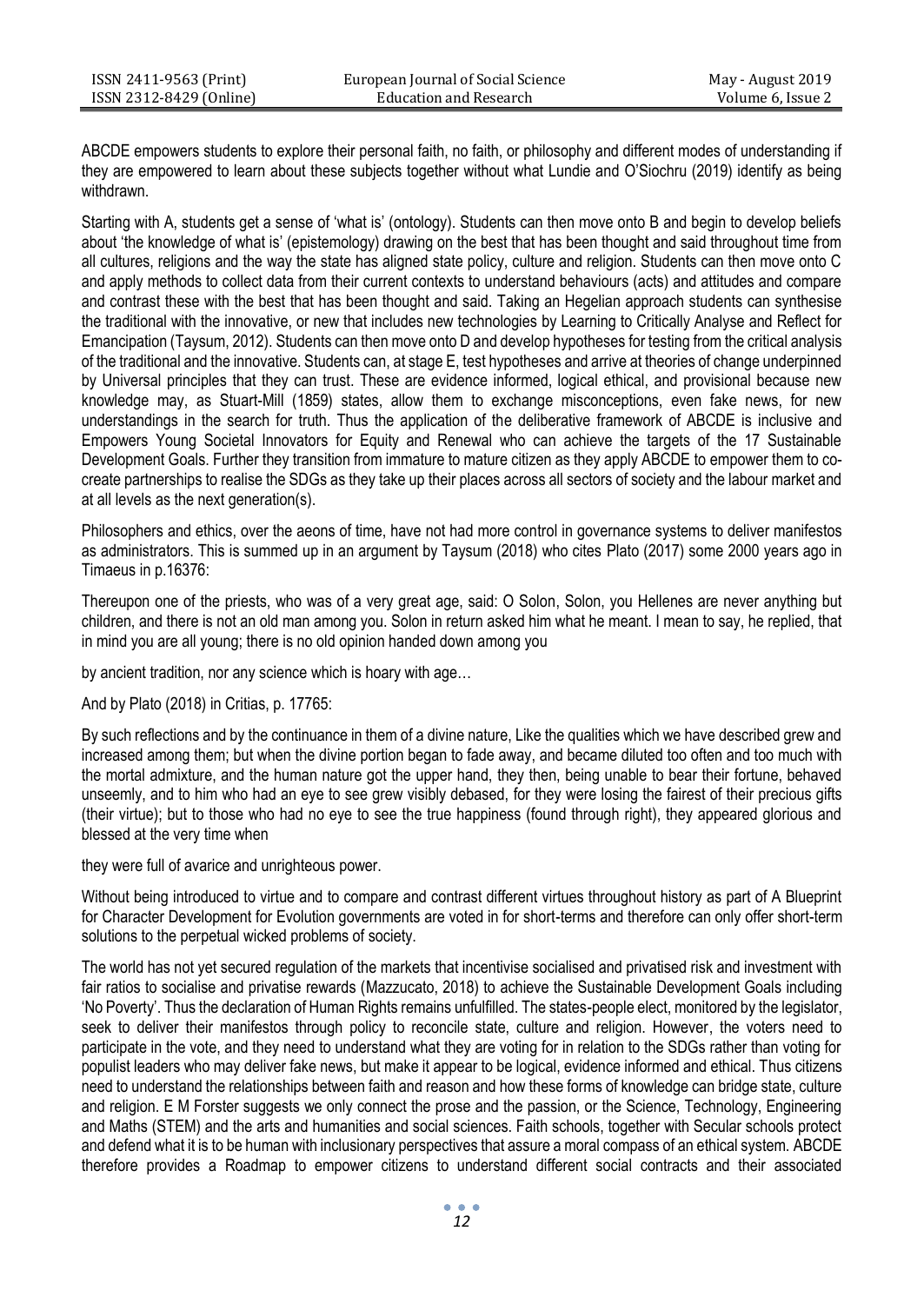philosophies and ethics of trust. ABCDE provides a roadmap to mobilise their capacity to problem solve by working in newly created partnerships, supported by the state and top down policy to reconcile state, culture and all faiths and none to achieve the Sustainable Development Goals together through grassroots up strategies that recognize fake news for what it is.

## **Mobilising citizens' partnerships applying ABCDE for problem solving to achieve the 17 Sustainable Development Goals through grassroots up strategies supported by the state and top down policy**

Higher Education Institutions are microcosms of the wider society and include all areas of knowledge production and exchange that citizens need in different parts of society for daily life. HEIs are ideally located to build 'Professional Educators' and Administrators Committees for Empowerment' (PEACE) to optimise learning in design, implementation and evaluation of all 17 Sustainable Development Goals. The HEI infrastructure and technologies including, disseminated through research outputs and the media is important. The media is also an industry that can seek profit rather than achieving the Sustainable Development Goals. As such, the media may escalate 'fake news' and popularism and in doing so they create prototypes, or stereo types. Haas and Fischman (2010) argue that in the US, national goals linked to economic modelling, the labour market and human capital, organizational cultures and Higher Education Policies, are not understood by the public, and not given due attention by educational researchers. Haas and Fischman argue that instead of research evidence informing policy, dominant 'prototype' universities have shaped Higher Education Policy. Higher Education Policy has affirmed the supremacy of dominant 'prototype' universities, that are very often Private Institutions, and in so doing are dominating ideologies and silencing any critique.

There is a danger that dominant ideologies can be affirmed by dominant prototype universities that promote corporate identity, values and behaviours and these become embedded through Higher Education Policy. The epistemological approach to modelling to try to understand reality applying ABCDE, has shifted to becoming the reality of the model and taken on an ontological status. The ontological status of the model is never read through ABCDE because the reality of the model offers no choice and therefore cannot permit any critique with an outcome of choosing the model or rejecting the model. Thus the future of knowledge creation and/or knowledge stagnation is becoming increasingly for profit rather than for the public good. The lack of any form of A Blueprint for Character Development for Evolution (ABCDE) keeps citizens at level A, in fear, relying on others to tell them what to do, and devoid of any moral compass that they can trust because they have the thinking tools to know what they can trust and what they cannot trust. One hundred 'for profit colleges' have closed in the US over two academic years from 2016 - 2018 (Busta, 2018), steering Higher Education towards times of both financial and knowledge austerity. This agrees with Plato's quote when he says: 'there is no old opinion handed down among you by ancient tradition, nor any science which is hoary with age'.

Hope lies in Funders who are impartial and committed to the public good such as Horizon 2020. Horizon 2020 funded projects shed light on the role of Higher Education and the doctorate and Masters level research to form bridges within HEIs that cross boundaries between faculties. Departments can become stuck in silos because experts find it difficult to explain their findings to non-experts, which can become a barrier to main streaming outstanding innovations. By applying ABCDE within Professional Educators and Administrators Committees of Empowerment (PEACE), boundaries across HEIs can be crossed and new partnerships created to achieve the SDG targets. The PEACE can be extended to the wider society with a common framework for communication and mobilisation provided by ABCDE. Senior credentialed educational leaders in compulsory and post-compulsory education settings can build new and exciting partnerships with industry, trade, business, law, medicine, public-services and the professions across sectors by applying ABCDE. The knowledge production drives innovation and mobilises networks to build capacity for implementing the road map through A Blueprint for Character Development for Evolution to achieve the targets of the SDGs. This will only be possible if supported by coherent policy that incentivises the socialisation of rewards and investment in mainstreaming local innovations rather than leaving corporations to choose which innovations to mainstream and privatise the rewards. Higher Education Institutions can set up Urban Policy Centres that can mobilise entrepreneurial start-ups that emerge from collaborations across HEIs through the PEACE.

## **A Roadmap for a paradigm shift away from the irrational kitsch towards achieving the Sustainable Development Goals that respect and honours the social public and socialize investment, risk and rewards.**

There is a fallacy of rationalism because rationalism and scientific facts ignore that they only exist within an epistemology that accepts the rational can only exist alongside the irrational. For example the square root of any prime number is an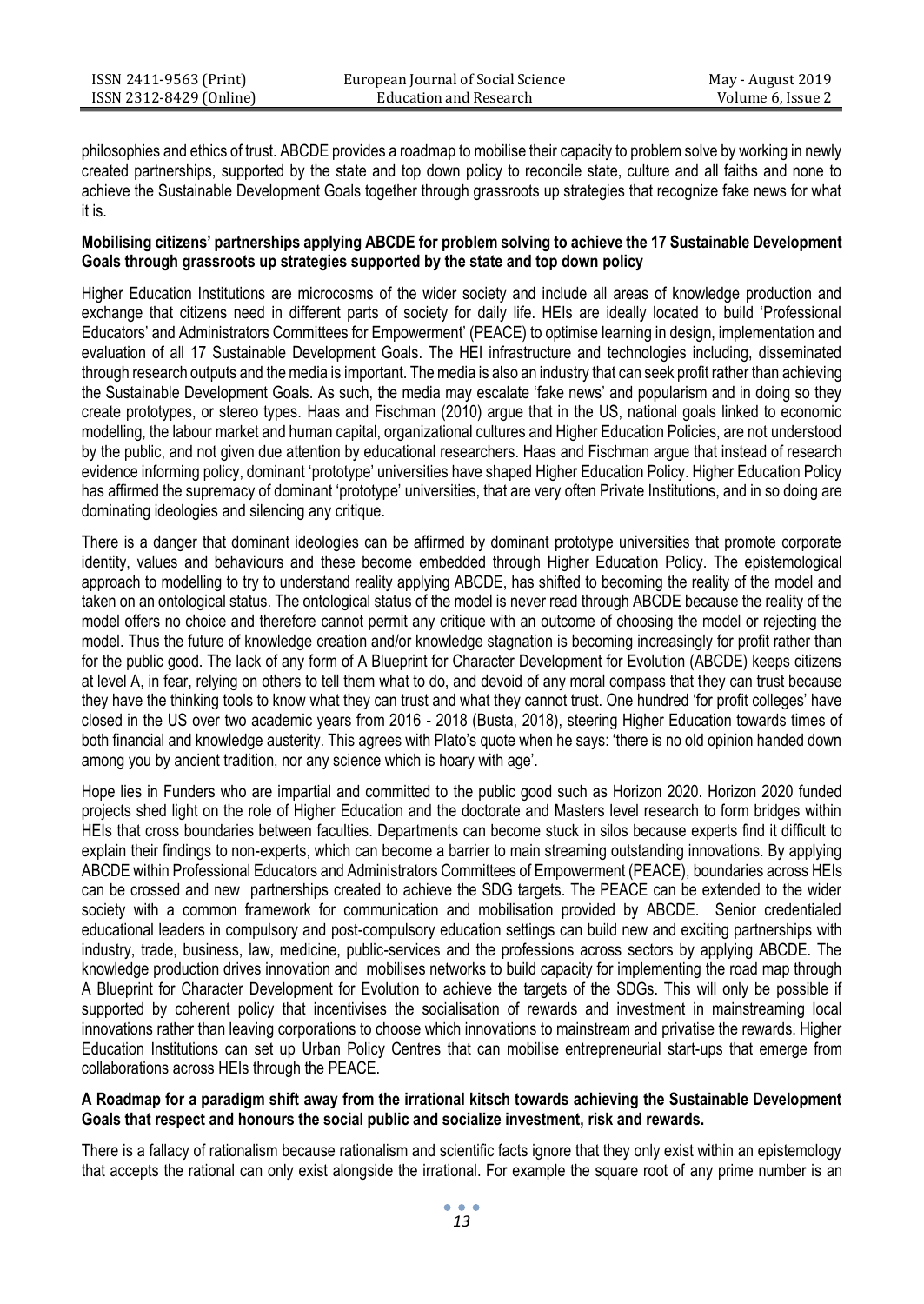irrational number, and the number π (pi) is an irrational number. This is because the numbers reflect what we observe and there is much missing from what we can observe in our three-dimensional space. We cannot observe the entirety of ontology because we are limited to our three-dimensional space. Our epistemological systems we have developed to understand the world, can only make sense if they include the irrational to join the dots or gaps which remain an inconvenient truth that fallacises our scientific rational knowledge.

At the same time, the concept of faith is not irrational, it is perfect, because faith cannot be proved by a provisional consensus. Faith, by its own definition, can only be verified in a personal relationship between the believer and that in which they have faith. Taysum (2018) argues that all faiths and philosophies and the declaration of human rights, all have in common an unconditional positive regard for humans, or what some would call love. Yet many faiths are not realising their expression of love, and the declaration of human rights remains unfulfilled because throughout the world there is increasing marginalisation of groups based on gender, race, religion, or no religion, refugee status, special educational needs and all the protected characteristics of the UK Equality Act.

The human experience as it becomes less aligned with faith and love, is becoming increasingly irrational and in a state of 'Kitsch'. Kitsch is the undermining of reverence for artefacts and beliefs of marginalised groups by a dominant hierarchical group (Samier, and Bates, 2006). Undermining a group and marginalising them causes a fight or flight response, and ABCDE reveals if marginalised citizens are not empowered with ABCDE, they are at Stage A. At Stage A a citizen will either be i) susceptible to being radicalised and doing what they are told by the radicaliser which may include violence towards the dominant group, or ii) seek revenge against the dominant group which will lead to violence against the dominant group. In either scenario, dominant group is creating, or perpetuating marginalised identities that are stuck at stage A are operationalising irrational systems because they are creating groups that will seek to destroy them in the long game.

Taysum and Arar (2018) draw on Karpman (1968) to identify that throughout aeons colonisers have oppressed groups. Those groups have gone on to become colonisers and have colonised those who colonised them. These colonisers have then become colonised. Karpman (1968) identifies this occurs in a triangle because there are often agents who will act as rescuers within the coloniser, colonised relationships. The rescuers can become oppressors because they need people to rescue and therefore, they oppress the people they say they are rescuing (Karpman, 1968). Taysum (2017b) describes, this irrational system as chaotic.

Policy potentially has an important role to play in regulating the perpetuation of dominant groups' extra entitlement realised through borrowing, stealing, or sharing the cultural capital held by individuals or groups. Policy actors are in difficult positions because on the one hand they want to work to achieve the Sustainable Development Goals, but on the other hand, they need to trust policy actors in other 'camps' to do the same, and not to abuse their good will to increase their competitive advantage in the global market economy. This is summed up by Ruşitoru, Kallioniemi and Taysum (under review) who argue policy makers need to develop a tenacious consciousness of the different higher leaderships and organisations influencing the domain in which they are working. For instance, their greater awareness of the spiral of interactive governance may lead to increased and beneficial opportunities for the exchanges of ideas and personnel, collaboration and funding. In this way, new coherent management and governance may build trust within governance systems and between governance systems that can move from blaming others for failure and taking joint accountability for achieving all 17 Sustainable Development Goals to build capacity for community cohesion to democratise knowledge, and power and co-create new partnerships for prosperity and peace that are kind to people and planet.

### **Conclusions and recommendations**

The paper has identified how ABCDE develops the knowledge, skills and experience of citizens to develop identities as autonomous self-governing individuals. ABCDE gives them the roadmap to make good, logical evidence informed, and ethical decisions about how to act underpinned by what to believe, and to recognize fake news. ABCDE is introduced by HEIs as brokers between knowledge production and exchange across all faculties of the HEI, and the wider society through Senior Credentialed Educational Leaders. ABCDE is embedded through a an EQF level 7 Postgraduate Certificate in Education (PGCE), groundwork case studies and activities and a MOOC with resources including open access papers, videos and podcasts for all 17 SDGs.

ABCDE EYSIER to recognize how to work in social contract with the state to propel innovations developed through socialized investment and risk to socialized rewards through state supported mainstreaming of successful innovations.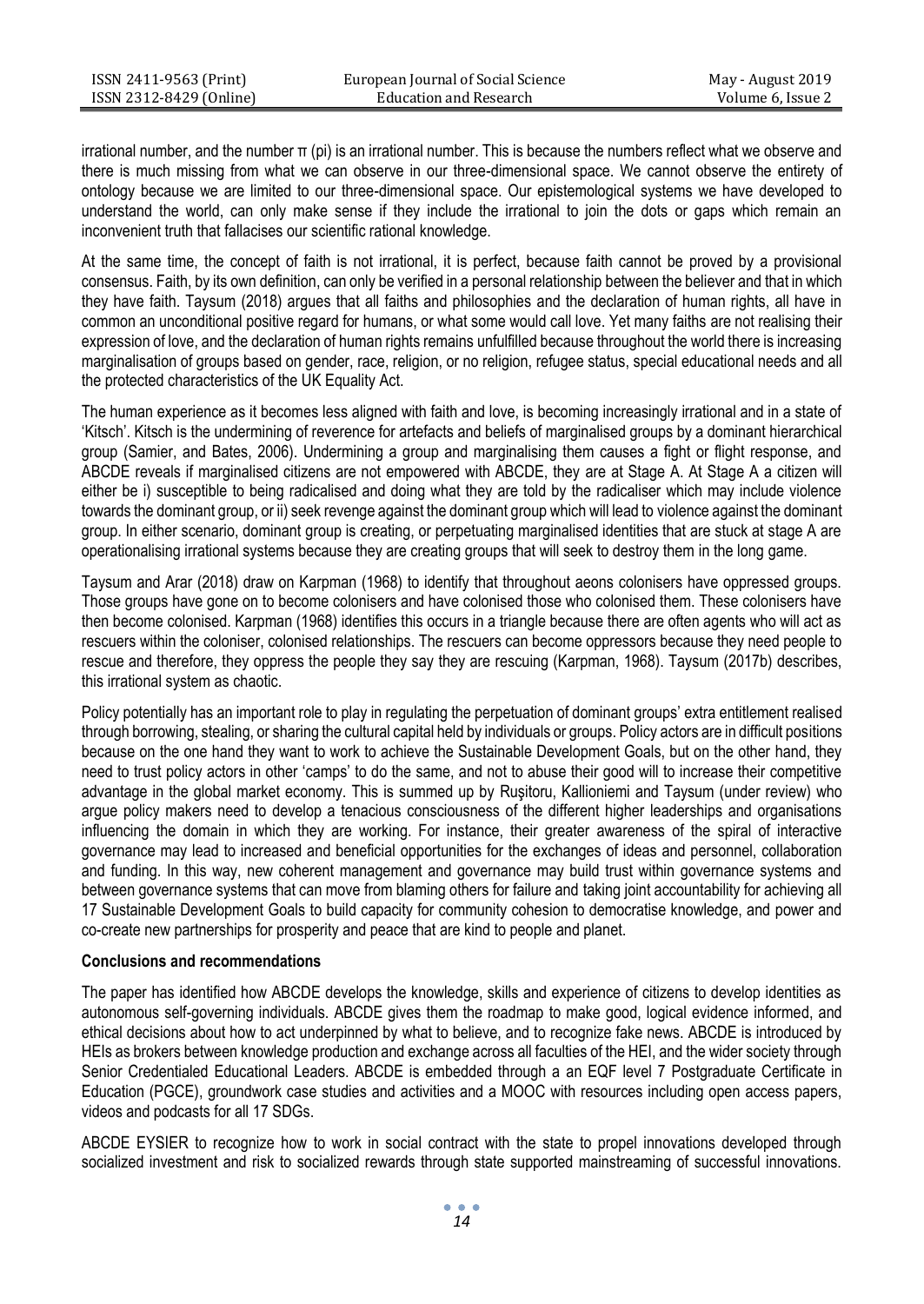| ISSN 2411-9563 (Print)  | European Journal of Social Science | May - August 2019 |
|-------------------------|------------------------------------|-------------------|
| ISSN 2312-8429 (Online) | Education and Research             | Volume 6, Issue 2 |
|                         |                                    |                   |

ABCDE is presented as a roadmap to a paradigm shift from disrespecting, dishonouring, and marginalising groups of the social public through a form of 'Kitsch' that divides and conquers (Taysum and Murrel-Abery, 2017) to respecting and honouring all groups and achieving the Sustainable Development Goals.

Recommendations are that EYSIER applying ABCDE is mobilised through grass roots up structures of 'Professional Educators and Administrators' Committees for Empowerment' (PEACE) brokered by cross faculty partnerships of HEIs that partner with the private, public and third sectors of all spheres in the wider society to produce and exchange knowledge to achieving the SDGs. PEACE starts with achieving SDG4 which gives citizens the thinking tools they need to achieve all 17 SDGs through intergenerational partnerships when mainstreamed across the 11 nation states and our networks of more than 32 nation states. The consortium now seeks funding to introduce and mainstream EYSIER applying ABCDE.

## **References**

- [1] Adler, M. (1941). A dialectic of morals: Towards the foundations of political philosophy. Notre Dame: University of Notre Dame.
- [2] Busta, H. (2016). How many colleges and universities have closed since 2016? In Education Dive Available online at: [https://www.educationdive.com/news/how-many-colleges-and-universities-have-closed-since-](https://www.educationdive.com/news/how-many-colleges-and-universities-have-closed-since-2016/539379/)[2016/539379/](https://www.educationdive.com/news/how-many-colleges-and-universities-have-closed-since-2016/539379/) accessed 30th June 2019.
- [3] Dewey, J. (1910). How we think. Kindle Edition.
- [4] European Monitoring Centre on Change. (2014). *Youth Entrepreneurship in the EU – values, attitudes, policies*.
- [5] Available at[: https://www.eurofound.europa.eu/publications/report/2015/labour-market/youth-entrepreneurship](https://www.eurofound.europa.eu/publications/report/2015/labour-market/youth-entrepreneurship-in-europe-values-attitudes-policies)[in-europe-values-attitudes-policies](https://www.eurofound.europa.eu/publications/report/2015/labour-market/youth-entrepreneurship-in-europe-values-attitudes-policies) accessed 30th June 2015.
- [6] (Horizon 2020). *Call: H2020-SC6-GOVERNANCE-2018-2019-2020 (Governance for the Future) Topic: GOVERNANCE-01-2019 Type of action: RIA*. Available at: [https://ec.europa.eu/info/funding](https://ec.europa.eu/info/funding-tenders/opportunities/portal/screen/opportunities/topicsearch;freeTextSearchKeyword=;typeCodes=1;statusCodes=31094501,31094502,31094503;programCode=H2020;programDivisionCode=null;focusAreaCode=null;crossCuttingPriorityCode=null;callCode=H2020-SC6-GOVERNANCE-2018-20192020;sortQuery=openingDate;orderBy=asc;onlyTenders=false;topicListKey=topicSearchTablePageState)[tenders/opportunities/portal/screen/opportunities/topicsearch;freeTextSearchKeyword=;typeCodes=1;statusCo](https://ec.europa.eu/info/funding-tenders/opportunities/portal/screen/opportunities/topicsearch;freeTextSearchKeyword=;typeCodes=1;statusCodes=31094501,31094502,31094503;programCode=H2020;programDivisionCode=null;focusAreaCode=null;crossCuttingPriorityCode=null;callCode=H2020-SC6-GOVERNANCE-2018-20192020;sortQuery=openingDate;orderBy=asc;onlyTenders=false;topicListKey=topicSearchTablePageState) [des=31094501,31094502,31094503;programCode=H2020;programDivisionCode=null;focusAreaCode=null;cr](https://ec.europa.eu/info/funding-tenders/opportunities/portal/screen/opportunities/topicsearch;freeTextSearchKeyword=;typeCodes=1;statusCodes=31094501,31094502,31094503;programCode=H2020;programDivisionCode=null;focusAreaCode=null;crossCuttingPriorityCode=null;callCode=H2020-SC6-GOVERNANCE-2018-20192020;sortQuery=openingDate;orderBy=asc;onlyTenders=false;topicListKey=topicSearchTablePageState) [ossCuttingPriorityCode=null;callCode=H2020-SC6-GOVERNANCE-2018-](https://ec.europa.eu/info/funding-tenders/opportunities/portal/screen/opportunities/topicsearch;freeTextSearchKeyword=;typeCodes=1;statusCodes=31094501,31094502,31094503;programCode=H2020;programDivisionCode=null;focusAreaCode=null;crossCuttingPriorityCode=null;callCode=H2020-SC6-GOVERNANCE-2018-20192020;sortQuery=openingDate;orderBy=asc;onlyTenders=false;topicListKey=topicSearchTablePageState) [20192020;sortQuery=openingDate;orderBy=asc;onlyTenders=false;topicListKey=topicSearchTablePageState](https://ec.europa.eu/info/funding-tenders/opportunities/portal/screen/opportunities/topicsearch;freeTextSearchKeyword=;typeCodes=1;statusCodes=31094501,31094502,31094503;programCode=H2020;programDivisionCode=null;focusAreaCode=null;crossCuttingPriorityCode=null;callCode=H2020-SC6-GOVERNANCE-2018-20192020;sortQuery=openingDate;orderBy=asc;onlyTenders=false;topicListKey=topicSearchTablePageState) accessed 30th June 2019.
- [7] Horizon 2020. (2014). Work Programme. Europe in a Changing World inclusive, innovative and reflective societies.
- [8] Available at: <http://www.europegateway.ox.ac.uk/taxonomy/term/34>accessed 30<sup>th</sup> June 2019.
- [9] Haas, E. & Fischman, G. (2010). 'Nostalgia, Entrepreneurship, and Redemption: Understanding Prototypes in Higher Education' in American Educational Research Journal 47 (3) pp. 532 – 562.
- [10] Jones, C. and McNamee, M. (2000), Sports, ethics and philosophy; context, history, prospects. Sport, Ethics and Philosophy, 1 (1), 131–46.
- [11] Karpman, S. (1968). Fairy tales and script drama analysis. Transactional Analysis Bulletin, 7(26), 39-43.
- [12] Lundie, D. & O'Siochru, C. (2019). The right of withdrawal from religious education in England: school leaders' beliefs, experiences and understandings of policy and practice, British Journal of Religious Education DOI: [10.1080/01416200.2019.1628706](https://doi.org/10.1080/01416200.2019.1628706)
- [13] Manos, M. Rabemiafara, N. & Ward, T. (2014). Young people and temporary employment in Europe. Available: [https://www.eurofound.europa.eu/observatories/emcc/comparative-information/young-people-and-temporary](https://www.eurofound.europa.eu/observatories/emcc/comparative-information/young-people-and-temporary-employment-in-europe)[employment-in-europe](https://www.eurofound.europa.eu/observatories/emcc/comparative-information/young-people-and-temporary-employment-in-europe). Accessed 30<sup>th</sup> June 2019.
- [14] Mazzucato, M. (2018). *The Value of Everything. Making and Taking in the Global Economy*. London: Penguin.
- [15] Plato reprinted. (2017). *Timaeu/Crilas*. London: CreateSpace Independent Publishing Platform.
- [16] Pring, R. (2018). *The Future of Publicly Funded Faith Schools*. London: Routledge.
- [17] Ruşitoru, V.M., Kallioniemi, A. and Taysum, A. (under review). *Towards new management and governance of lifelong learning policies*. Swiss Journal of Educational Research.
- **[18] Samier, E. and Bates, R. (2006) The Aesthetic Dimensions of Educational Administration & Leadership. London: Routledge.**
- [19] Solijonov, A. (2016). *Voter Turn-out Trends Around the World*. Stockholm: International Institute for Democracy and Electoral Assistance.
- [20] Stuart Mill, J. (1859). *On Liberty*. Available at: http://www.utilitarianism.com/ol/two.html accessed 30th June 2019.